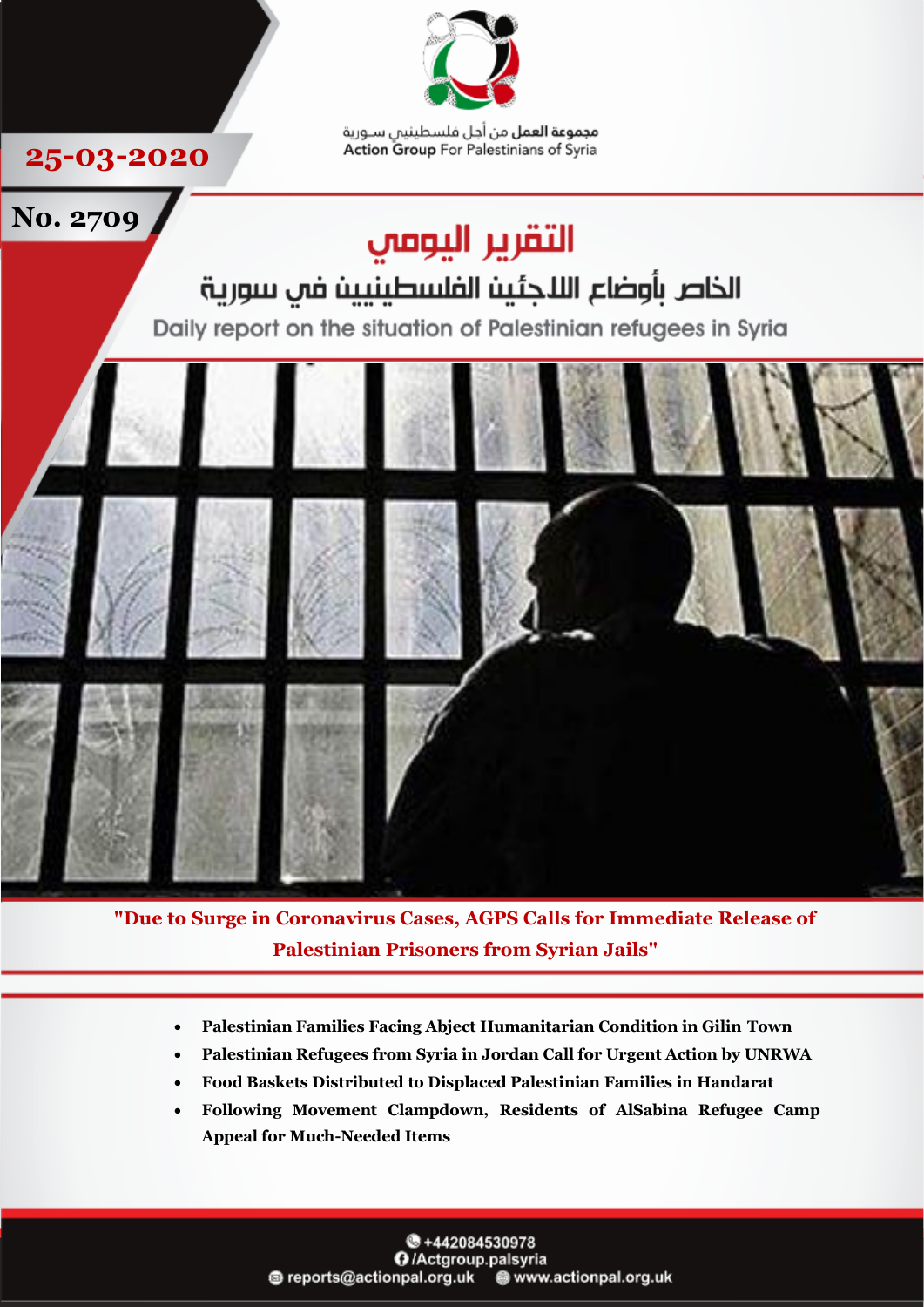

## **Latest Developments**

As the novel coronavirus COVID-19 continues to grip the Middle East and the world, AGPS has called on the Syrian government to free all Palestinians and Syrians held behind prison bars.

AGPS is deeply concerned over an unabated outbreak of coronavirus in Syrian prisons, at a time when the deadly virus continues to claim the lives of thousands of people across the globe.

Though the Syrian government reported only one case of coronavirus infection throughout the war-ravaged country, there are growing fears that a large outbreak in Palestinian refugee camps in Syria could be particularly catastrophic.

AGPS fears the coronavirus could spread quickly in jails and in overcrowded displacement camps, where neither hygiene kit nor medical equipment are accessible.



AGPS calls on the Syrian government to immediately release Palestinian detainees and provide those who tested positive for COVID-19 with the necessary medical treatment.

The Syrian authorities and all concerned parties should also take precautionary measures and enhance captivity conditions to rein in a tragic propagation of the virus in jail.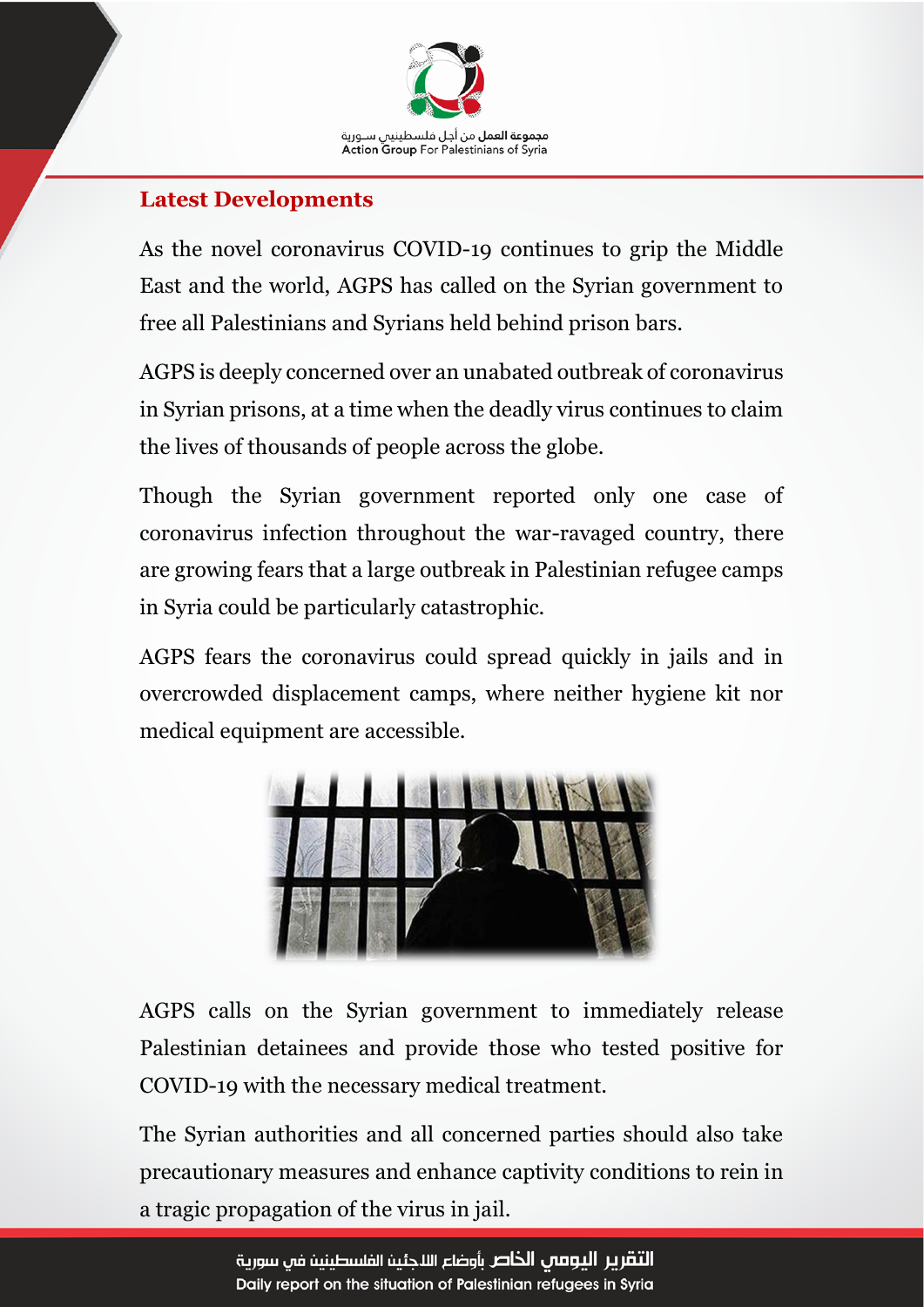

The unabated shelling and deadly shootouts rocking the Syrian territories for the ninth-year running have claimed the lives of thousands of Palestinian refugees and resulted in the abduction, torture, displacement, and enforced disappearance of thousands more.

AGPS has documented the death of 4,039 Palestinian refugees in Syria, including women and children, since 2011, as a result of warrelated incidents.

1,790 Palestinian refugees have fallen prey to enforced disappearance across the embattled Syrian territories. Hundreds of families continue to appeal for information over the condition and whereabouts of their missing or secretly detained relatives in Syria.

Over recent weeks, AGPS has warned of a projected outbreak of COVID-19 in Palestinian refugee camps in Syria. Though campaigns to help spread awareness among the camps' residents have recently seen the day, limited access to running water, pharmacies and medical facilities mean displacement camps are more susceptible to the spread of the highly infectious virus.

Displacement camps set up in northern Syria are especially vulnerable as most hospitals and medical facilities have been bombed, rendering them out of order.

A few days earlier, health officials in war-battered Syria have announced the first case of COVID-19, the disease caused by the new coronavirus, as authorities in the country halted all public transportation in a bid to curb the spread of the virus.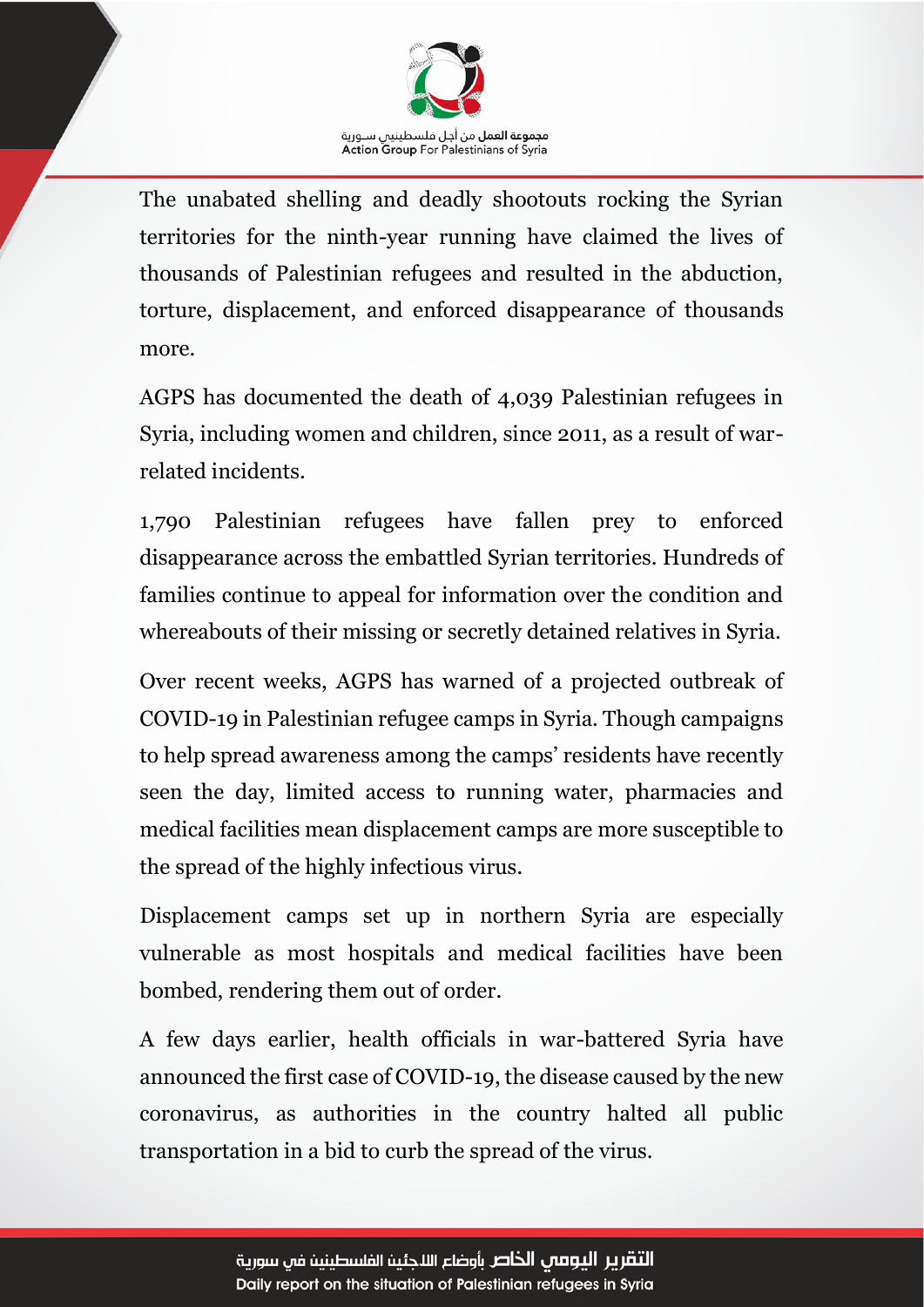

Health Minister Nizar Yazji told a news conference in the capital Damascus on Sunday that "necessary measures" had been taken to ensure that the patient, a 20-year-old woman who had come from abroad, was quarantined for 14 days.

Earlier, the government shut down schools, parks, restaurants and various public institutions, and called off army conscription.

Syria's healthcare system, among other infrastructure, has been ravaged by nine years of war.

Meanwhile, Palestinian refugees who have returned to Gilin town, in Daraa's western outskirts, after they fled the area due to the rampant shelling and deadly shootouts, continue to sound distress signals over the unbearable situation they have been enduring in the area.

Gilin's infrastructure and public amenities have sustained massive destruction in the warfare. Civilians wishing to have access to healthcare facilities often head for AlMuzeireeb town as no clinics are operative in Gilin.



Over recent days, a state of panic has overwhelmed the Palestinian refugee community in Gilin town after the Syrian government forces

> التقرير اليومص الخاص بأوضاع اللاجئين الفلسطينين فم سورية Daily report on the situation of Palestinian refugees in Syria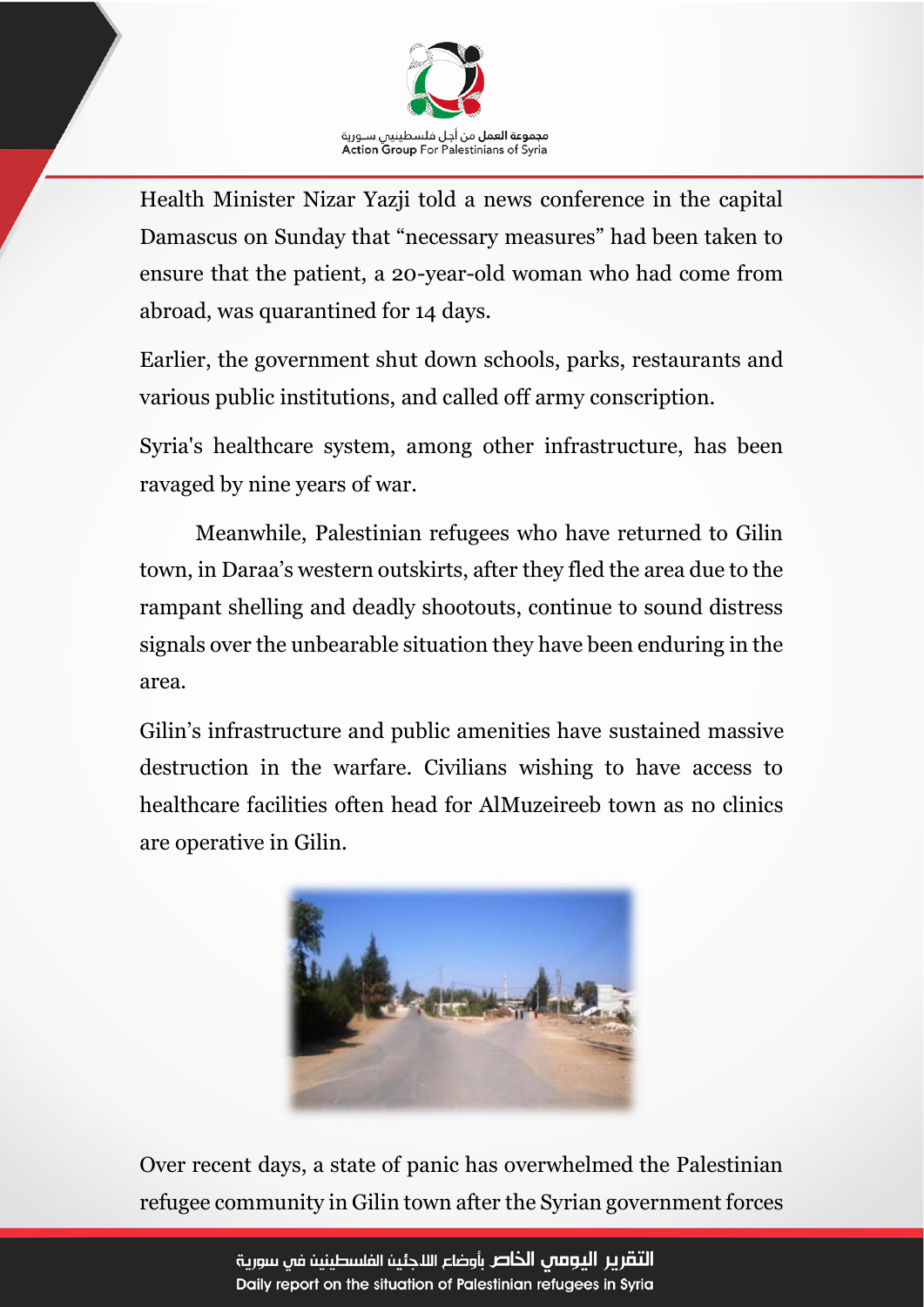

hit the area with missiles, resulting in five deaths and several injuries, including among children.

Civilians said shelling and bloody shootouts between the government forces and former opposition affiliates have forced dozens out of their homes.

Located some 25 kilometers away northwest of Daraa's city center, Gilin Camp was home to 5,000 families displaced from the occupied Palestinian territories.

In the meantime, displaced Palestinian refugees from Syria in Jordan have urged the United Nations Relief and Works Agency for Palestine Refugees in the Near East (UNRWA) to provide them with much-needed cash and medical assistance in order to be able to combat the deadly pandemic COVID-19.

The refugees called on UNRWA to secure their access to hygiene kit, including disinfectants, gloves, face masks, and medicines.

They further appealed to the Agency to shell out financial aid as their socio-economic situation has been exacerbated by the curfew and movement restrictions imposed in the kingdom.

The number of PRS in Jordan has remained relatively stable for a number of years, with 17,343 PRS recorded with UNRWA as of December 2019. Of these, 349 reside in King Abdullah Park (KAP), facing movement restrictions and a number of protection concerns.

Since the opening of Jabeer-Al Nassib border between Syria and Jordan, in October 2018, UNRWA has registered the return of 624 PRS individuals to Syria. As of November 2019, of those returnees, some 227 individuals were displaced again to Jordan for a range of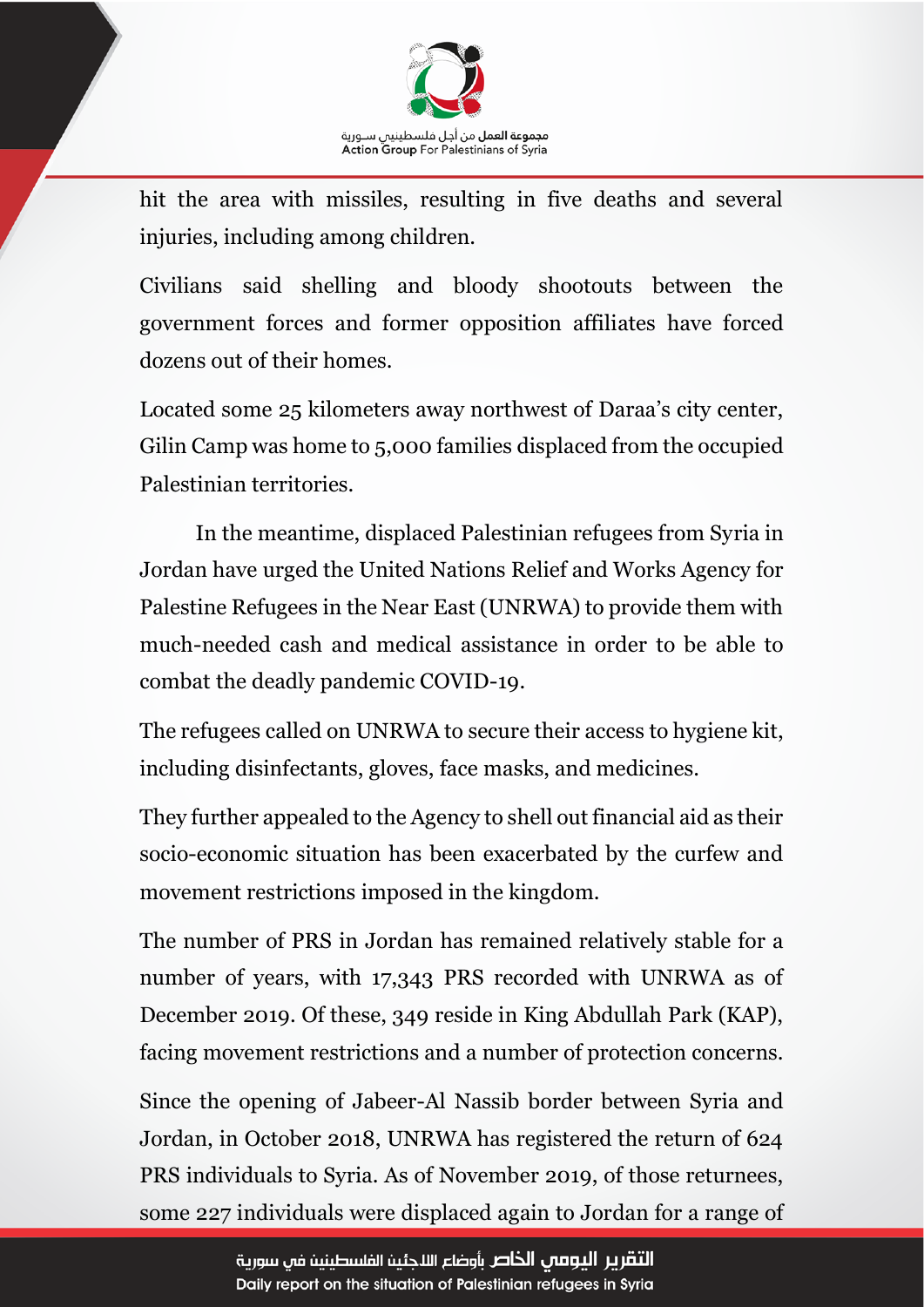

reasons, including the unstable security situation in Syria, problems with civil documentation, lack of economic resources and livelihood opportunities, and high levels of destruction of homes and property.

A Comprehensive Food Security and Vulnerability Assessment conducted by WFP in 2018 indicated that the majority (67 per cent) of PRS were food-insecure or vulnerable to food insecurity. Twelve per cent of PRS female headed households were found to be food insecure compared to seven per cent of male-headed households. Food insecurity was even higher (78 per cent) in PRS households where the head of household was reported to be completely illiterate. Eighty-six per cent of surveyed PRS households were also reported to be in debt.

Along similar lines, UNRWA handed over food baskets to residents of Palestinian refugee camp of Handarat, in Aleppo.

Activists have warned against undetected coronavirus cases among the refugees, who have lined up in long queues to receive muchneeded aid.

Palestinian refugees in Handarat have been grappling with dire conditions due to the lack of humanitarian assistance and life-saving services. The majority of families have been taking shelter in buildings rented at extremely steep costs in the poverty-stricken area. A severe water and power crisis also continues to rock the camp.

Heavy shelling on Handarat and bloody shootouts between the government forces and the opposition outfits led to the destruction of over 80% of buildings in the camp. The confrontations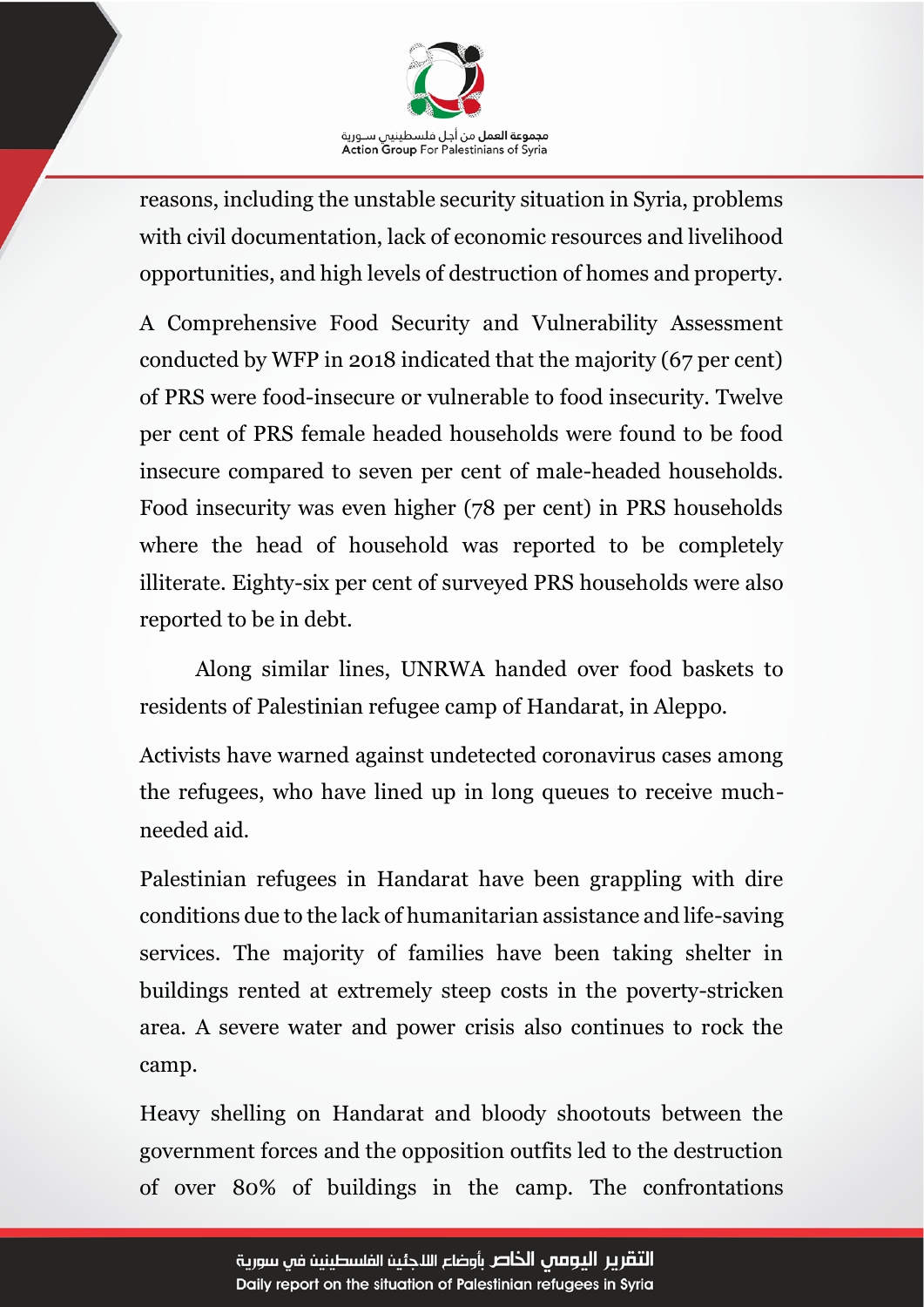

culminated in the government's takeover of the camp along with other zones in Aleppo and the displacement of its residents on April 27, 2013.

Handarat Camp (also called Ein AlTel Camp) is located to the northeast of Aleppo's Hill, overseeing the Turkey-bound traffic lanes. It stands on a rocky hill and is situated some 13 kilometers away from the city center.



According to data by the General Commission of Arab Palestinian Refugees in Syria, some 8,000 Palestinian refugees used to take shelter in Handarat Camp. Only 200 displaced families returned to the camp following the heavy onslaughts launched by the Syrian government battalions.

Along similar lines, residents of AlSabina refugee camp have appealed to the Syrian authorities to allocate mobile stores for holders of smart cards in the area in order to enable civilians to fetch much-needed food items after severe movement restrictions have been slapped in the war-ravaged country over fears of coronavirus outbreak.